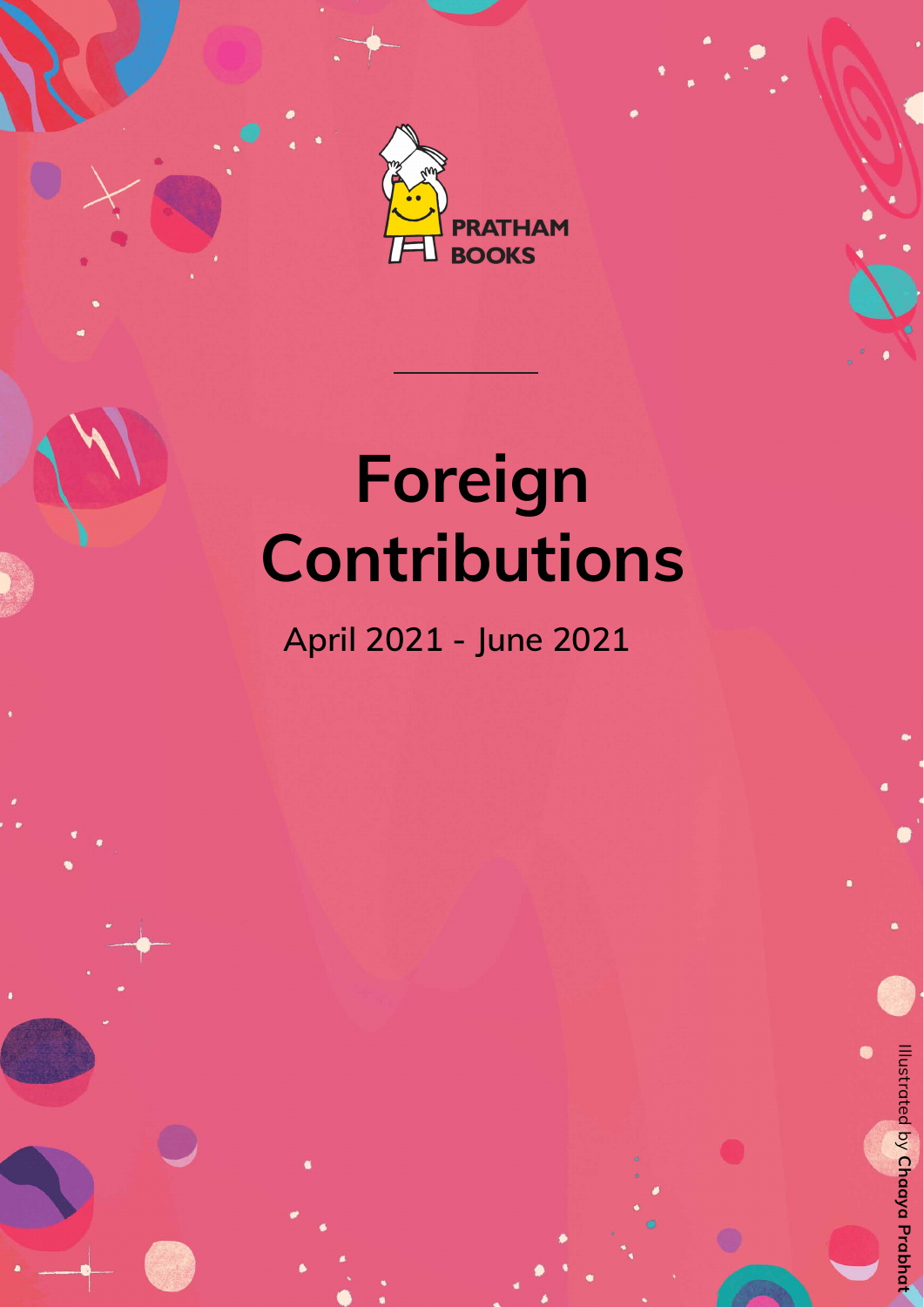## **Details of Quarterly Receipt of Foreign Contribution**

**Name of the Association:** Pratham Books **FCRA Registration Number:** 094421302 **Address of the Association:** No.621, 2nd Floor, 4th Main, OMBR Layout, Banaswadi, Bangalore, Karnataka-560043

**Financial Year:** 2021-2022 | **Quarter:** April 2021 – June 2021 **Total Amount received during this quarter:** Rs. 7,60,71,607/-

| <b>SI.No</b>   | Date       | <b>Name of donors</b>                 | Institution/<br><b>Individual</b> | <b>Address</b>                                                             | <b>Purposes for</b><br><b>Donation</b> | <b>Amount (Rs.)</b> |
|----------------|------------|---------------------------------------|-----------------------------------|----------------------------------------------------------------------------|----------------------------------------|---------------------|
|                | 17.04.2021 | <b>CAF America</b>                    | Institution                       | 225 Reinekers Lane, Suite<br>375, Alexandria, VA 22314<br><b>USA</b>       | Educational                            | 27,720.00           |
|                | 03.05.2021 | <b>CAF America</b>                    | Institution                       | 225 Reinekers Lane, Suite<br>375, Alexandria, VA 22314<br><b>USA</b>       | Educational                            | 3,714.00            |
| ာ              | 03.05.2021 | <b>CAF America</b>                    | Institution                       | 225 Reinekers Lane, Suite<br>375, Alexandria, VA 22314<br><b>USA</b>       | Educational                            | 3,714.00            |
| $\overline{4}$ | 06.05.2021 | <b>UK Online Giving</b><br>Foundation | Institution                       | 6 Trull Farm Buildings,<br>Trull, Tetbury,<br>Gloucestershire, GL8 8SQ U.K | Educational                            | 264.00              |
| 5              | 06.05.2021 | <b>UK Online Giving</b><br>Foundation | Institution                       | 6 Trull Farm Buildings,<br>Trull, Tetbury,<br>Gloucestershire, GL8 8SQ U.K | Educational                            | 2,951.00            |
| 6              | 06.05.2021 | <b>UK Online Giving</b><br>Foundation | Institution                       | 6 Trull Farm Buildings,<br>Trull, Tetbury,<br>Gloucestershire, GL8 8SQ U.K | Educational                            | 310,902.00          |